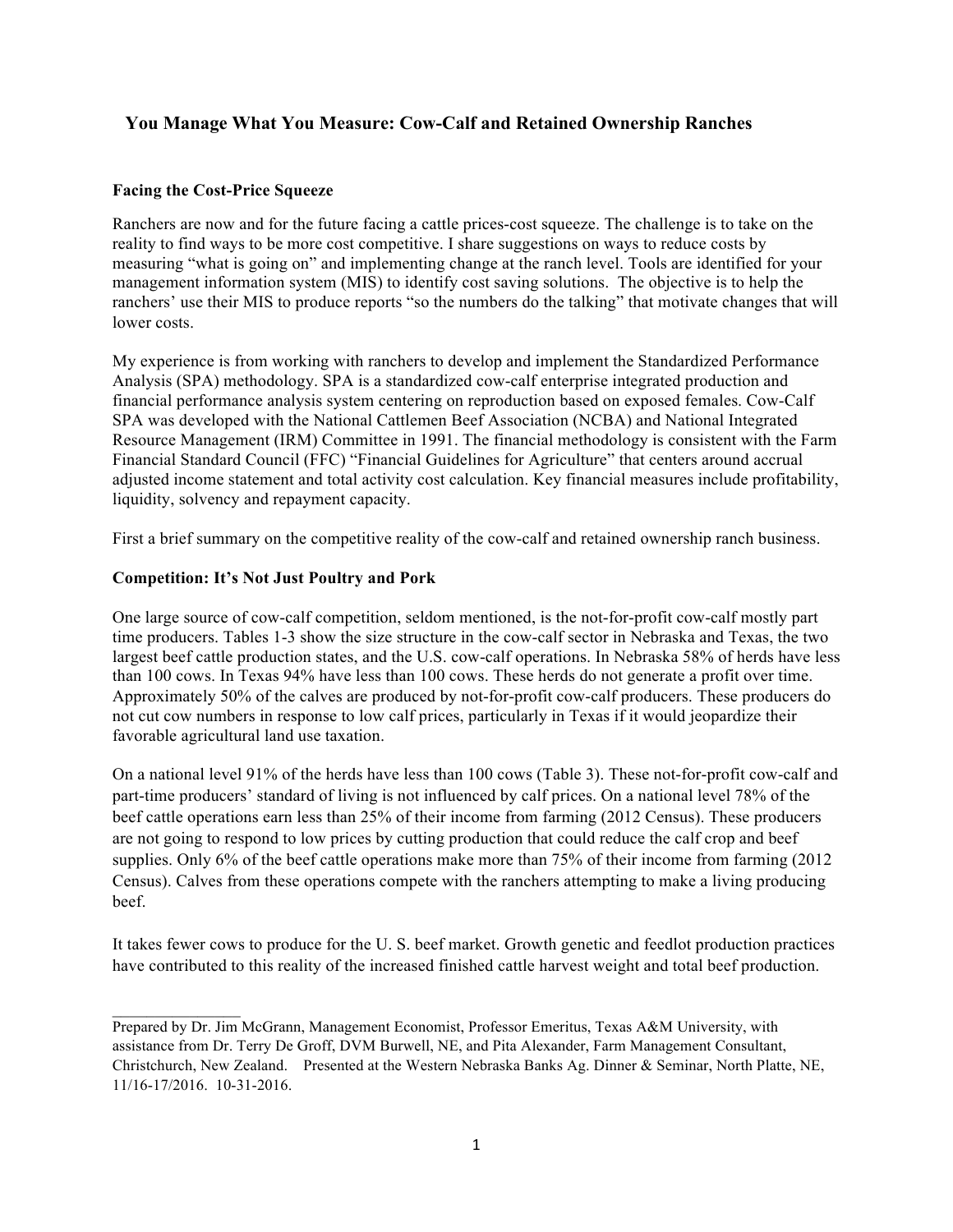| Size of Herds | Number of  | $%$ by    | Head of   | $%$ by    | Average   |
|---------------|------------|-----------|-----------|-----------|-----------|
| Head          | Operations | Herd Size | Beef Cows | Herd Size | Sized Hd. |
| 1 to $49$     | 5,994      | 31.0%     | 54,144    | $3.1\%$   | 9         |
| 50 to 99      | 5,217      | 27.0%     | 163,825   | 9.5%      | 31        |
| Less than 100 | 11,211     | 58.0%     | 217,969   | $12.6\%$  | 19        |
| 100 to 199    | 3,344      | $17.3\%$  | 228,722   | $13.2\%$  | 68        |
| 200 to 499    | 2,515      | 13.0%     | 336,166   | 19.4%     | 134       |
| 500 or more   | 2,243      | 11.6%     | 947,255   | 54.8%     | 422       |
| 200 or more   | 4,758      | 24.6%     | 1,283,421 | 74.2%     | 270       |
| <b>Total</b>  | 19,313     | 100.0%    | 1,730,112 | 100.0%    | 90        |

### **Table 2. Texas Number Beef Cows by Herd Size - 2012 Census**

 $\mathcal{L}_\text{max}$  and  $\mathcal{L}_\text{max}$  and  $\mathcal{L}_\text{max}$  and  $\mathcal{L}_\text{max}$ 

 $\overline{\phantom{a}}$  , where  $\overline{\phantom{a}}$  , where  $\overline{\phantom{a}}$  , where  $\overline{\phantom{a}}$ 

| Size of Herds | Number of  | $%$ by    | Head of   | $%$ by    | Average   |
|---------------|------------|-----------|-----------|-----------|-----------|
| Head          | Operations | Herd Size | Beef Cows | Herd Size | Sized Hd. |
| 1 to $49$     | 115,205    | 86.0%     | 1,557,979 | 36.0%     | 14        |
| 50 to 99      | 10,495     | $7.8\%$   | 696,254   | $16.1\%$  | 66        |
| Less than 100 | 125,700    | 93.9%     | 2,254,233 | 52.1%     | 18        |
| 100 to 199    | 4,826      | $3.6\%$   | 633,550   | 14.6%     | 131       |
| 200 to 499    | 2,679      | $2.0\%$   | 760,317   | 17.6%     | 284       |
| 500 or more   | 719        | $0.5\%$   | 681,241   | 15.7%     | 947       |
| 200 or more   | 3,398      | 2.5%      | 1,441,558 | 33.3%     | 424       |
| <b>Total</b>  | 133,924    |           | 4,329,341 |           | 32        |

#### **Table 3. U.S. Number Beef Cows by Herd Size - 2012 Census**

| Number of | $%$ by                | Head of            | $%$ by                 | Average            |
|-----------|-----------------------|--------------------|------------------------|--------------------|
|           |                       |                    |                        | Sized Hd.          |
|           |                       |                    |                        | 15                 |
| 71,184    | $9.8\%$               | 4,744,396          | $16.4\%$               | 67                 |
| 665,406   | 91.4%                 | 13,369,582         | $46.2\%$               | 20                 |
| 36,428    | $5.0\%$               | 4,796,037          | $16.6\%$               | 132                |
| 20,564    | 2.8%                  | 5,853,297          | 20.2%                  | 285                |
| 5,508     | $0.8\%$               | 4,937,637          | 17.1%                  | 896                |
| 26,072    | 3.6%                  | 10,790,934         | 37.3%                  | 414                |
| 727,906   |                       | 28,956,553         |                        | 40                 |
|           | Operations<br>594,222 | Herd Size<br>81.6% | Beef Cows<br>8,625,186 | Herd Size<br>29.8% |

Source: USDA, National Agricultural Statistics Service, 2012 Census of Agriculture.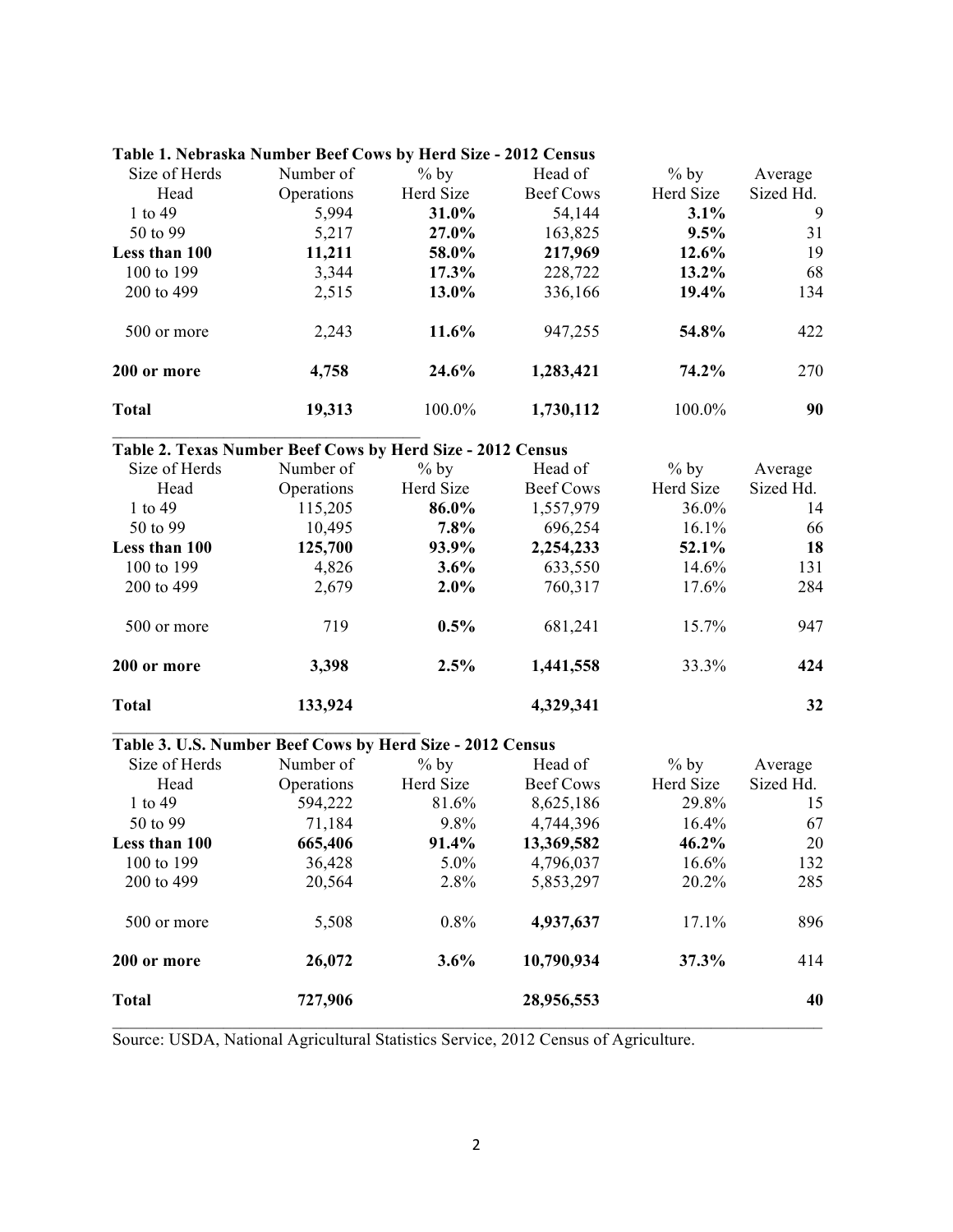The profit driven poultry and pork concentrated meat production sector continues to expand production and take a larger share of the meat market. In the 1980's beef accounted for 40% of red meat and poultry sales. In 2015 it was 26%. Poultry has grown to 50% and pork has maintained 24% of per capita meat consumption. While poultry and pork exports grown sharply beef have stayed around 10% of total production. USDA's June 2016 Outlook projected 27% of poultry, 21% of pork and 10% of beef will be exported in 2016.

The market power is in the concentrated packers, retail and feedlot sectors. The pricing power is not at the cow-calf level. **It never will be.** It's the price taker sector of the beef supply chain.

The beef sustainability movement does not address ranch profitability or profit information sharing across the supply chain. The cost and financial performance information widely published on the cow-calf sector is wrong as major costs are not included. Most only report cash operating expenses. Not including depreciation and compensation to owner operator labor and management or family living withdrawals. Two major costs of cow-calf production. None of the widely published cow-calf profitability can calculate return on assets (ROA) because they do not have complete expense data nor balance sheet assets and liabilities data**. Ranchers must calculate their own costs and net incomes** including their compensation covering family living withdrawals. The cow-calf and retained ownership beef sector will continue to require top managers to deal with the ups and down in cattle prices. **So much for the reality check.**

**The positive** is there are always ways to lower costs. Beef producers will become more competitive in Nebraska as there is a commitment to continued improvement by ranchers and their service providers.

The cattle in Nebraska is a \$10 billion sales industry from cow-calf to finished cattle (2012 census). In Nebraska associations like the Sandhills Task Force, Sandhills Cattle Association and Nebraska Cattlemen Association and National Cattlemen's Beef Cattle Associations support ranchers needs. University of Nebraska Lincoln and associated research and extension stations offer excellent education and research services to the beef sector. U.S. Meat Animal Research Center (USMARC) in Clay Center, NE is world renowned for its research supporting the beef industry. There are many sources of support for ranchers to insure the beef industry in NE continues to improve.

You have the Western Nebraska Bank committed to meet your lending needs with experienced professionals living in your community. They understand your ranch business and reality you face.

The following are helpful tools and ideas on ways to reduce costs and make your cow-calf and retained ownership activities more profitable. There is not a simple solution to solve complex issues facing ranchers. Solutions are different for each ranch. Managing costs will be a long-term challenge. The first thing to realize is you and your family **are not in this business alone** and the importance of your service providers. I provide a "to do" list to put all of you to work. As if you don't have enough to do. Over the years I've been educated by ranchers and their service providers. I share a bunch of ideas with you as a few may help you be more successful. I congratulate many of you who can go beyond my suggestions.

### **Your Service Providers: Find Ways to Effectively Use Them**

When choosing your service, providers be demanding. Be willing to change providers if they cannot address your needs. Always address the question: Do they know your business and demand that you provide good data and information in a timely manner before giving you answers to your questions?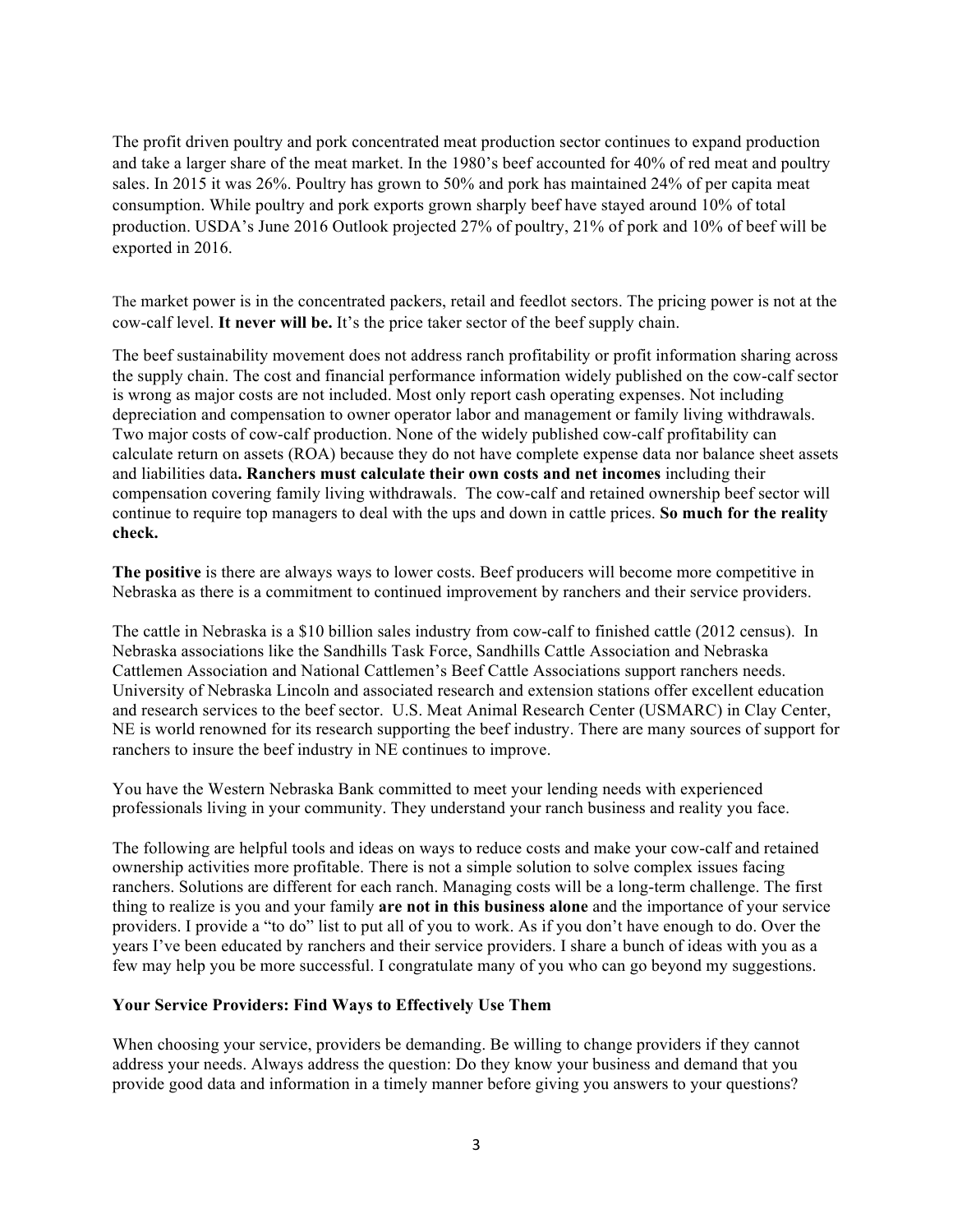Can they explain the numbers they generate in a helpful way? You want to be a more informed decision maker because of the services they provide. Also, always recall that you pay for what you get.

- ! **Your CPA's** knowledge of agriculture beyond IRS compliance is important. Can he/she assist you in developing accrual adjusted financial statements that measure true profitability and return on assets (ROA)?
- ! **Your Family Lawyer** Does he/she keep you updated on your estate transfer plan?
- ! **Your Lender** Competitive interest is only one factor of choice of lender. Is he/she the decision maker that can respond to your needs in a timely manner and effectively communicate? Can he/she understand your financial and production performance and give you guidance on your lending needs and ranch business plan?
- ! **Your Veterinarian** Don't just let the vet do his/her "work" and leave the ranch. Pick his/her very good brain for ways to improve. Can he/she guide you in compliance and take a holistic view of your herd health and nutrition program?
- ! **Your Feed Salesperson** Should be one person away from a correct and better deal!
- ! **Sellers of Iron** You don't need many things that depreciate. Avoid the "iron disease".
- **The Marketing Service Providers** Are they working with you or just those buyers that they see nearly every day? Do they provide information so you can effectively evaluate market alternatives? Can they provide details on reporting needs for different marketing options? Can they address your needs for price risk management?
- ! **Your Landlord**  It's a tough land lease market. Lease rates based on 2014-2015 cattle prices are out of date. Negotiate a lower grazing cost. Share cattle price information with the land owner(s) as many will need a reality check.

All service providers are more effective if you provide them data and information that show your performance results and business plans**.** Your management information system (MIS) is a risk management tool that meets your needs but also serves your service provider information needs. Lenders benefit from sound and timely accounting reports, cattle and feed inventories and financial and production performance information. Veterinarians are much more effective advisors when they have accurate reproduction and inventory data and details on your health protocols and performance results.

### **Reward your bookkeeper while you ask for more summary reports!**

The best business information **TEAM** is the husband and wife that work together doing the bookkeeping, reporting and communications with the CPA and lender. A successful TEAM has a systematic way of allocating "special uninterrupted time" working on the books. Your management information system (MIS) is increasingly important for cost management. The time spent doing bookkeeping, financial planning, cash use control and budgeting grows. Deal with the business and family living withdrawals with the same commitment. It's a cost-effective way to use TEAM time. Don't make reporting a thankless job. Daily data recording and all the follow up gets ignored. Then when the report is in demand it's a crisis. The question is why was it not done yesterday? Find ways to reward your bookkeeper!

For some ranches hiring the Nebraska Farm Association Inc. for broad business management services would be a cost-effective step. Or hire a bookkeeping service that provides timely reporting.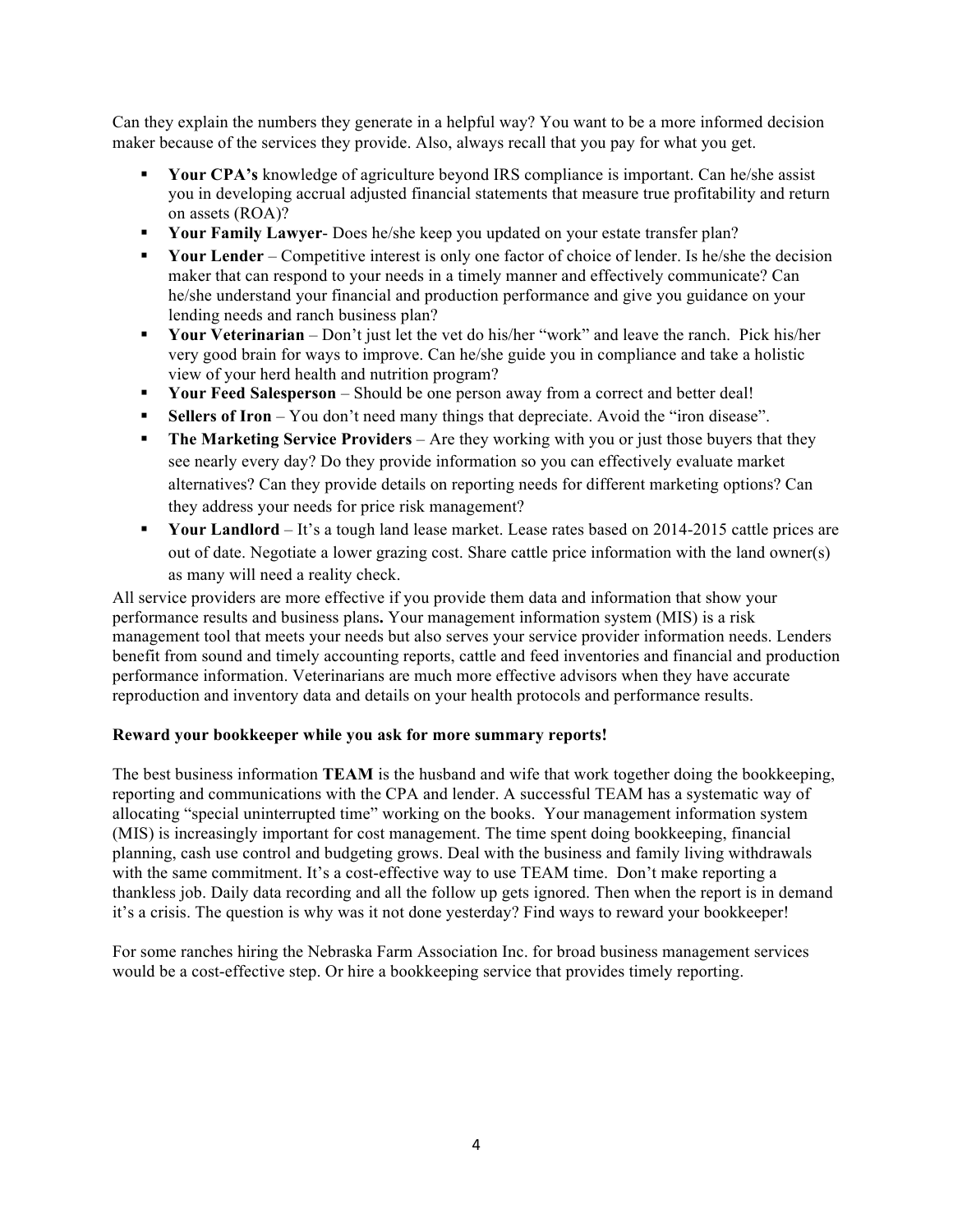### **Tools to Facilitate IRS Compliance and Measure Ranch Performance**

- Doing your own bookkeeping offer tremendous advantages for cost control and can be achieved with a very low investment. These are tools to have in your MIS.
	- Ouick Books Pro<sup>TM</sup> for IRS compliance, cost and financial management
		- The key is getting the chart of accounts right. Involve your CPA. See reference website with a guide setting up Quick Books Pro™
	- Titles of Excel™ Spreadsheet decision aids as part of your MIS
		- SPA reproduction<br>• Beginning fiscal year
		- Beginning fiscal year inventories of cattle and feed.
		- Monthly reconciled cattle inventory
		- Feed fed record and reports
		- Grazing record and reports
		- Retained ownership projections and closeout
	- Or commercial software for cattle production records and performance.

Your Land Grant University has many Excel™ decision aids available free of cost. Using your own data in these tools and doing "what if analysis" makes for a more informed decision maker. See the reference list source for spreadsheet sources.

### **To Do List - Prior Preparation Prevents Poor Performance**

- **Get as much done as possible as some changes can be made before December 31.**
- Get all the cash information ready to file the IRS taxes meet with CPA ASAP.
- Take control of the date you have data together for filing tax return before the end of the fiscal year so you can make timely decisions.
- Does your loan renewal when you have your information together?
- Look at family living withdrawals find ways to reduce them with family involvement.
- Review and update your depreciation schedule and insurance policies.
- Review the USDA Pasture, Rangeland and Forage Insurance Program www.rma.usda.gov/ policies/pastureramgeforage/
- A business can live on depreciation in the short run. IRS calculated depreciation is a poor estimate of depreciation. Use capital asset replacement cost or have the CPA calculate book depreciation with reasonable useful life and salvage value of assets.
- Your historical based land grazing leased are too high given cattle prices. Lease rates must be renegotiated.
- Make a list of critical of capital improve needs. There could be some tax or cash advantage of purchase timing but focus on critical needs that are cost effective.
- Avoiding the "iron disease is a challenge" but a necessary component of cost savings.
- Lenders don't like unfavorable surprises any more than you do. Meet with financial information you have ASAP. Respond to their guidance in a timely manner.
- Provide the earnings information to employees but also payroll tax and housing, utilities and benefits. Inform them that their compensation is beyond the monthly cash salary.
- Employees need to know their total cost to the ranch, and their contribution to success.
- Review all cattle and other production performance information with employees.
- Family members involved in the business need the same information as hired employees.
- Your time management is always critical. What does your self-evaluation tell you? Do you have your time use priorities right? Do you delegate responsibilities effectively? Do you avoid doing \$5 an hour job and missing \$250 an hour opportunities!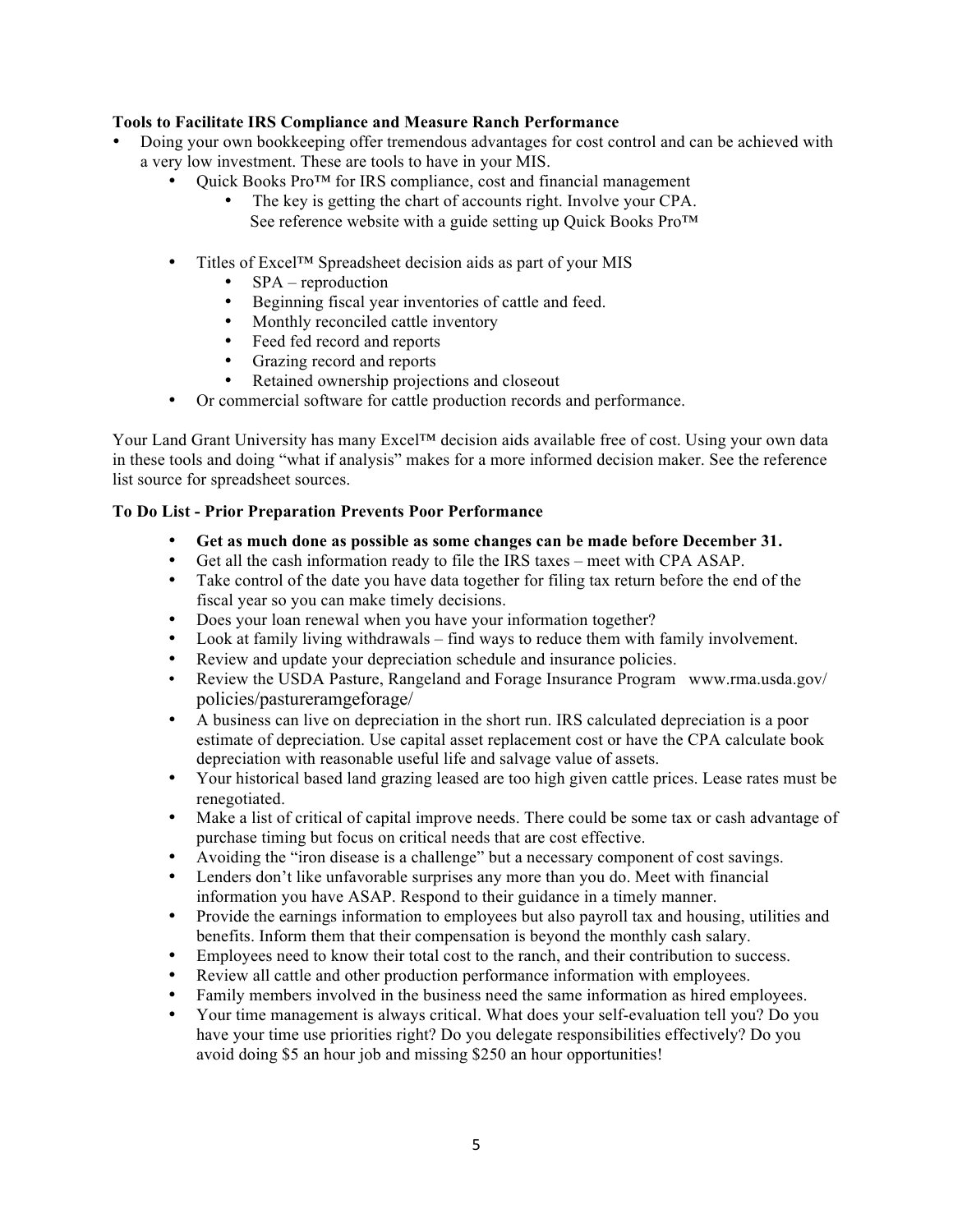- ! Get Ready for the end of fiscal year closing to **measure real profitability using an accrual adjusted income statement.**
	- You need beginning and ending values for making accrual adjustments
		- o Cattle and feed inventories
		- o Prepaid expenses
		- o Accounts receivable and payables
		- o Accrual taxes and interest
		- o Investment in growing crops

Work with you CPA to prepare balance sheet (financial statement) and an accrual adjusted income statement (P&L) for the current fiscal year and next years projected cash flow. If you don't measure profitability you are in the danger of losing it.

### ! **Production Areas to Measure and Identify Areas for Change**

- Do the fiscal year SPA reproduction and start the next year with the breeding dates and pregnancy percent.
- Get a marketing results summary and next year's plans on paper.<br>• Project feed purchase needs and costs. Be ready to negotiate a favor
- Project feed purchase needs and costs. Be ready to negotiate a favorable deal.
- Get your cattle health program down on paper. Have your veterinarian check it over.
- Determine the number of bulls and replacements needed for the next breeding season.<br>• Decide on employee training needs and your own to find new ways to do things bet
- Decide on employee training needs and your own to find new ways to do things. bet<br>• Commitment to continuous improvement is a must for all involved
- Commitment to continuous improvement is a must for all involved.<br>• Helpful articles for many "Profit Tips" from the University of Nebra
- Helpful articles for many "Profit Tips" from the University of Nebraska Lincoln http://beef.unl.edu/profittips.shtml

### **Get in place if not currently doing so.**

- A computerized bookkeeping system like "Quick Books Pro™
- One credit card and bank account for the ranch business.<br>• One other card and bank account for the family living wi
- One other card and bank account for the family living withdrawals
- Set ground rules for the use of credit cards and bank accounts
- A business plan and keep it updated.
- If you have a budget you have an idea of where your money is going if not, you'll wonder where your money went.
- **To not plan is a plan.**
- An estate transfer plan as it won't get any simpler.

### **General Ideas to Think About to Make Your Ranch Business More Profitable**

Over my many years working with ranchers and their service providers I have been well educated by them. I've organized ideas in three areas: 1. Reduce costs. 2. Data and communications. 3. Define objectives and goals.

### 1. **Specific Target Areas to Look for Reducing Costs**

- Supplemental feed cost can be managed. Make sure the nutrition program is correct for cows of different condition, and reduce feed waste. See UNL decision aids in reference list.
- Cost of raised hay or silage. Often it is cheaper to buy, rather than raise, your own feed. What is your cost of raising your own feed?
- Readily available custom rates make calculating raised feed cost calculation a place to start. Machinery investment and associated cost are very high for limited production. Of course, custom hire is as option.
- Efficiency of the grazing system. Improve it, as this is a low-cost feed source.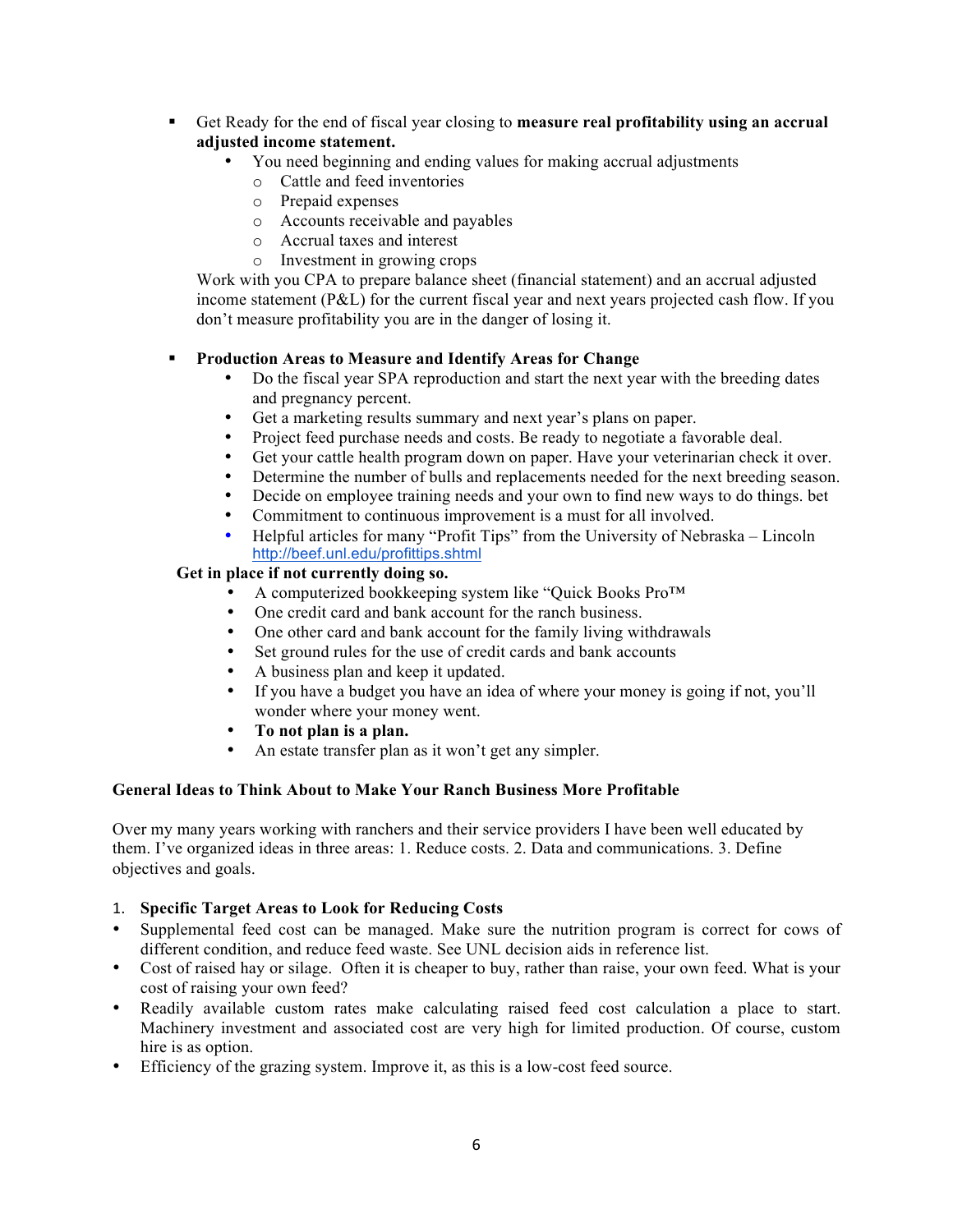- Unnecessary machinery and vehicles. Sell them, and the proceeds from the sale can be used in a variety of productive ways, including the purchase of more efficient equipment or the reduction of debt.
- Reduce operating expenses of vehicles. Using a mileage log and planning vehicle use to minimize mileage is very cost effective.
- CPA services. Spend the extra money to receive managerial financial statements. Your tax forms do not provide an accurate measure of profitability for the business.
- Spend time with your CPA. Review your managerial financial statements, depreciation and your tax management efforts.
- Summarize historical financial statement to documented your financial track record.
- Cattle health management program. Review with a veterinarian that understands the production and economics of your business. Cost saving on health programs can be very costly.
- Indirect costs or overhead costs can be managed. They are not as fixed and often communicated. Review to see what expenditures are really necessary.
- Keep the tax appraiser informed. Do not avoid the opportunity to argue your property valuations.
- Ignore publisher cost or profit data. **Cash profit (cash margin) is not a valid measure of real profit** or change in equity this is why return on assets (ROA) is not calculated in reports.
- Beef cattle sector cost developers often ignore self-employment and income taxes, returns to owner management and labor, indirect or overhead costs and depreciation.

## **Using Financial Data and Cost Calculation to Reduce Cost**

- Clearly identify which costs can be managed.
- For retained ownership know your cost of gain and value of gain and update full cost calculations in a timely manner. Breaking even in financial failure. Budget for a profit.
- Anticipate in advance what costs should be. Focus on the high cost areas in your plan for cost control.
- Analyze costs and identify either extraordinarily large or small cost items for cost control or expenditure opportunities. Understand the negative consequence of reducing certain costs like herd health.
- When deciding to reduce cost, determine whether or not the reduced cost results in a greater reduction in revenue.
- When increasing expenditures, determine if the added cost will be covered by added revenue.
- Ensure that meaningful decision and performance evaluation information gets back to those who collect and record data. All employees need to see performance information, and everyone needs to provide ideas on how costs can be reduced.
- Express on a per breeding cow and per cwt. of calf weaned basis so the values serve as reference points. Turn cost data into meaningful management decision information.
- Budget for a profit on the basis of a complete cost of production including indirect or overhead costs.
- Monitor cattle markets carefully and budget marketing alternatives frequently.
- Develop marketing alliances and merchandise cattle to bring the top dollar by evaluating all markets. a
- Invest in profitable assets and technologies. Eliminate assets that do not provide for profitable returns. **Don't depreciate mistakes**. When you are in a hole quit digging.
- To minimize input cost, use volume and seasonal discounts. Be an informed negotiator.
- Make investments on a financially sound basis. Know your projected ROI.
- Do not invest for the sole purpose of reducing IRS taxes. It seldom makes financial sense to spend a dollar to save 28 or 32 cents in taxes.
- Remember, if you are not paying IRS income taxes, there is a good chance that your business is not profitable. After-tax profitability keeps you in business and provides equity growth.
- Find ways to empower your employees to increase their participation in decisions and be more accountable for clearly stated business objectives.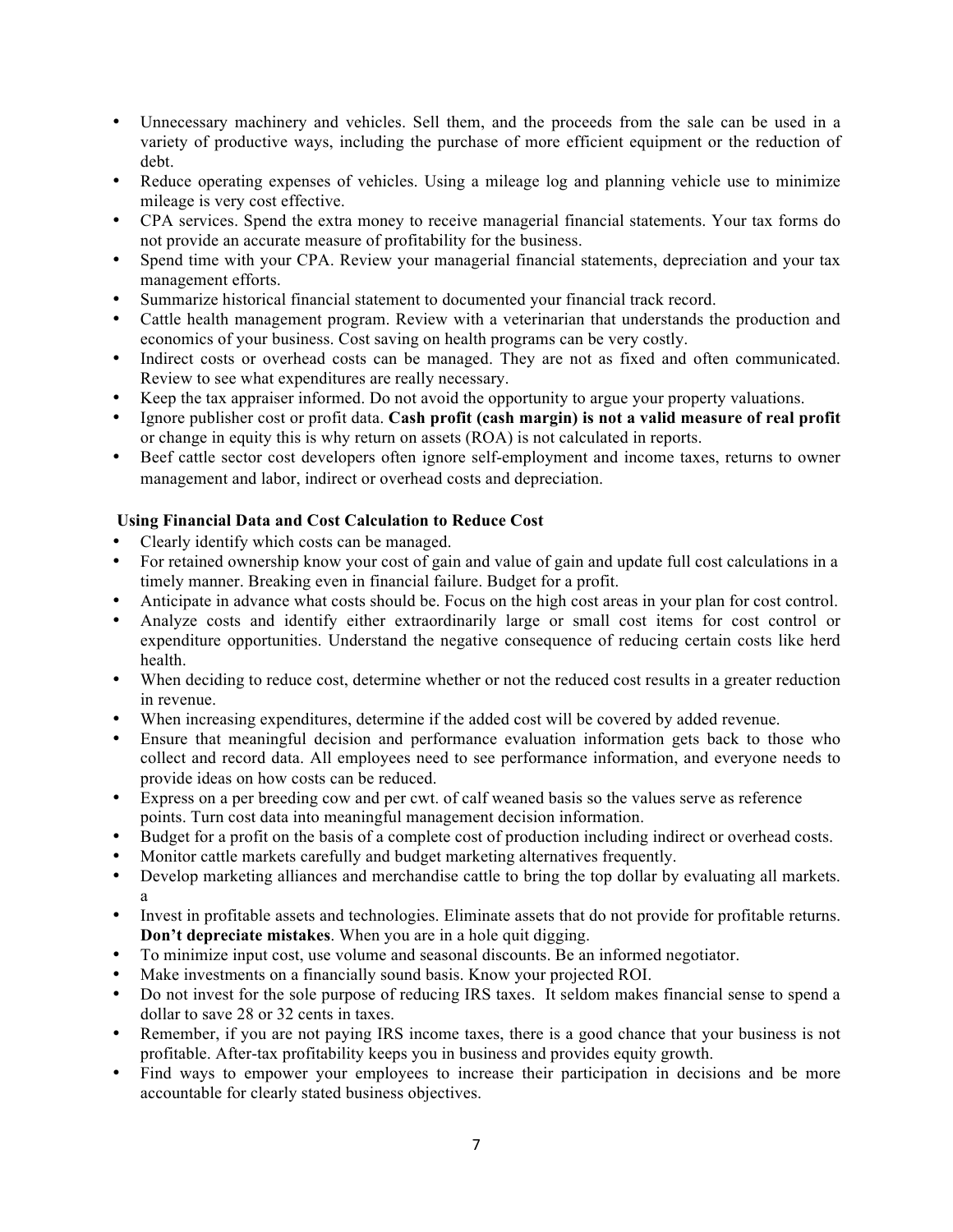- Work on communication with everyone in the business. Written, accurate and timely summary information is most likely to be used.
- Make decisions based on your information and analysis, not on emotions or others' opinions.
- Develop written business goals, project financial statements and cash flows to achieve these goals.
- Update the business plan quarterly. Monitor projected versus actual cash flow.
- You need you own benchmarks and monitor them and share them with everyone in the business.
- Execution of the plan is the key. It is getting things done right and on time.
- Evaluate cash withdrawals from the business for family living or other activities. Answer the question "Can the business equity be sustained at the level of current and projected withdrawals?"
- Challenge researchers, extension, private firms and consultants to provide sound economic evaluations of their proposed changes in technologies and management practices.
- If a cow-calf operation is not profitable in the beef **commodity market** it is very unlikely that the business will be profitable in a branded or niche market that requires more intensive management and costs than commodity markets.
- Use your own numbers to determine if you want to participate in branded beef programs. Recall niche markets are about 95% marketing!
- Learn how to take the revenue and expense data generated for IRS compliance to generate cost of production, business profitability, for planning and information to meet lender's needs.
- Land appreciation can improve the equity position but does not generate cash to pay bills.

# **Production and Financial Relationships**

- Key realities I've learned from ranchers.
	- o Cow-calf profitability it's reproduction performance and cow longevity.
	- o Retained ownership you buy a profit.
	- o Ranchers must calculate **their own costs and measure your profit.**
	- o Breaking–even is a business failure. You can't rebuild lost equity breaking-even.
	- o I was never involved in a SPA that the rancher and I did not find a way to save money.
- Record and monitor supplemental feed use and cow condition scores.
- Small herd owners take a hard look at economics of your cow-calf enterprise. Would you net more income by leasing the land?
- Land owners have the option to lease land to cow or stocker yearling owners and avoid the price risk and operating capital requirements.
- Cold reality if you can make more money leasing than owning and operating cattle production then leasing your resources can be the best route to take. Simplify your life.
- If you can buy hay cheaper than you produce it yourself then get arrangements in place to buy the quantity and quality needed.
- For all leasing and forward purchase have a written agreement. In a cost-price squeeze environment minimize risk in every way possible.
- Don't get caught in a "tunnel vision" mentality of not being able to do things differently. Make the effort to have the data to evaluate alternatives. **A plan not to change is a plan.**
- Using your data is spreadsheet decision aids is very cost effective. If it won't work on paper it most likely won't work in practice.
- Cattle price data are readily available but must be localized to your situation, marketing commission, yardage costs, freight, shrink, price slides terms to calculated net for each alternative and category of cattle sales.
- A great deal of money can be made by having and implementing a top marketing systems. The key is to have a net payweight price for alternatives. It's one of those \$250 an hour jobs.
- Conform to the market demands. Look at the discount for un-weaned calves versus weaned calves.
- If you have an "excellent proven straightening out program" for high risk un-weaned calves, look for a retained ownership of the discounted calves. One man's problem maybe another man's opportunity.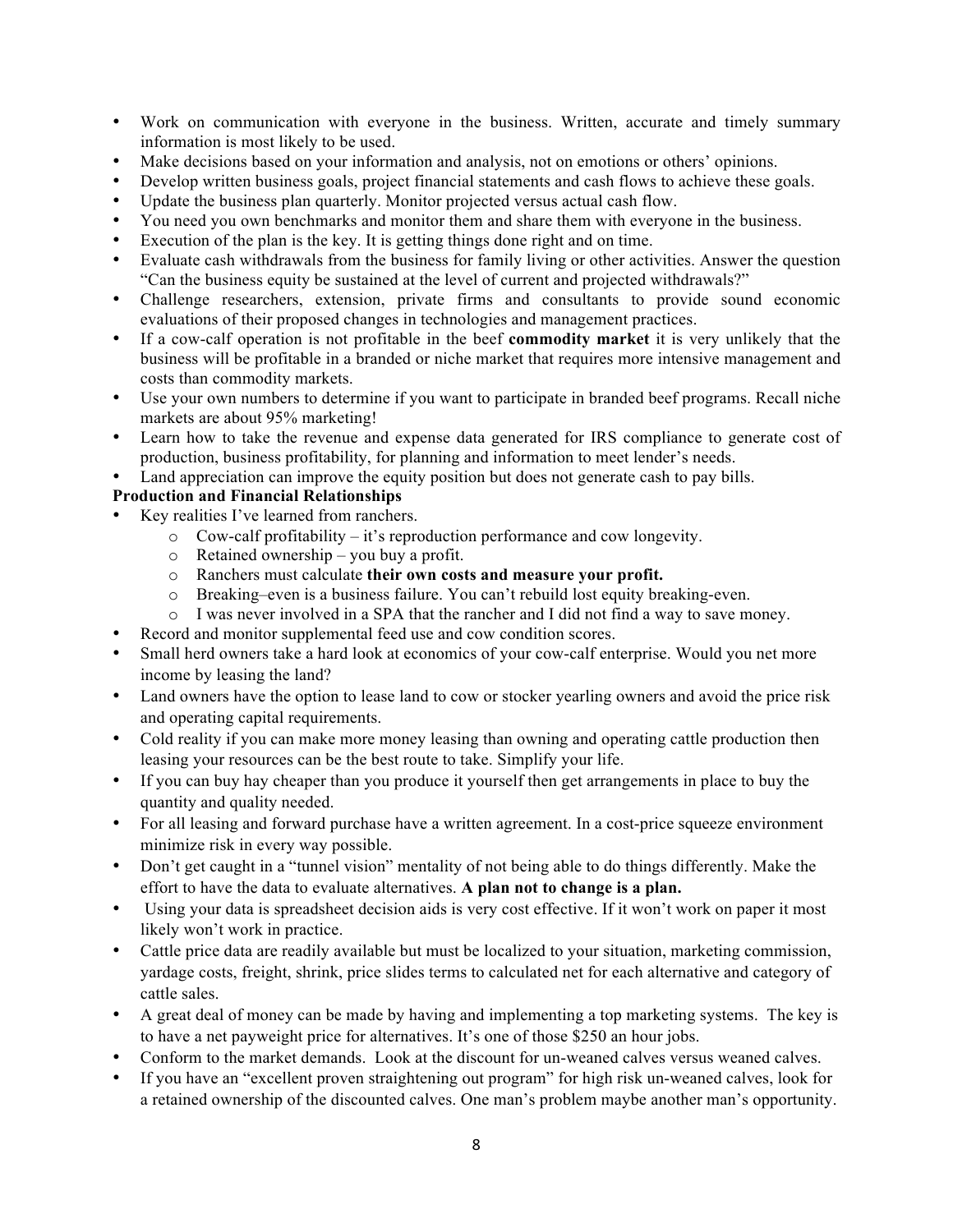- The market place tells you if you are using the right genetics if they fit the production environment. Capture the benefits of heterosis. Although it requires more management.
- Either you are in control of your own marketing or someone else is in control and they are not necessarily looking out for you. Normally the buyer is in control and taking care of his/her interest.
- Source and age data on calves is a progressing management practices.
- Fully utilize your data generated for compliance with IRS to measure production costs and calculate the profitability of the ranch business with an accrual adjusted income statement.
- Many cow-calf producers have a "feed bag" mentality. If they overgraze or have a poor grazing management system, they cover their mistake by buying feed.
- We import beef from countries like New Zealand and Australia and now Uruguay, Brazil and Argentina, from producers that have a "grazing mentality" where 100% of beef in produced from grazing. The grazing mentality will always produce beef cheaper than the "feed bag" mentality.
- AI technology is very cost effective for producing replacement heifers but requires a high level of management and commitment to details for high pregnancy rates.

### **When Measuring Performance Focus First on a Limited Number of Key Benchmark Measures Cow-Calf**

Reproduction based on exposed females

- o Pregnancy Percent
- o Weaning Percent
- o Average Weaning Weight
- o Pounds weaned per Exposed Females
- o Total Cost per Breeding Cow Unit (BCU)
- o Net income and ROA

**Retained Ownership** – Raised or Purchased is a margin business. You buy a profit.

- o Net Payweight Price or Calf In
- o Average daily Gain (ADG)
- o Grazing and Raised Feed Cost
- o Total Unit Cost (TUC) of Production
- o Cost of Gain
- o Net Payweight Out
- o Net Income and ROI

A second level with more details in closeouts for cow-calf and retained ownership can be useful.

## **2. Communications – Becoming a More Informed Effective Decision Maker**

- Attitude make a business management commitment, measure and monitor progress toward written goals. There must be a felt need to expect change.
- Manage by objectives and measure goals achievements. Reward results! Even if it is a slap on your own back. See defining objectives and goals below.
- Make a commitment to continued improvement in all that you do.
- Identify the "over achievers" as a source of information and challenges. As they say fly with the eagles!
- Build on your strength and hire on your weakness.
- Always be committed to continued education. This starts with effective use of the Land Grant Universities research and extension.
- Encourage all children after college to work for someone else for a few years before coming back to the ranch business. The whole family and business will benefit from this approach.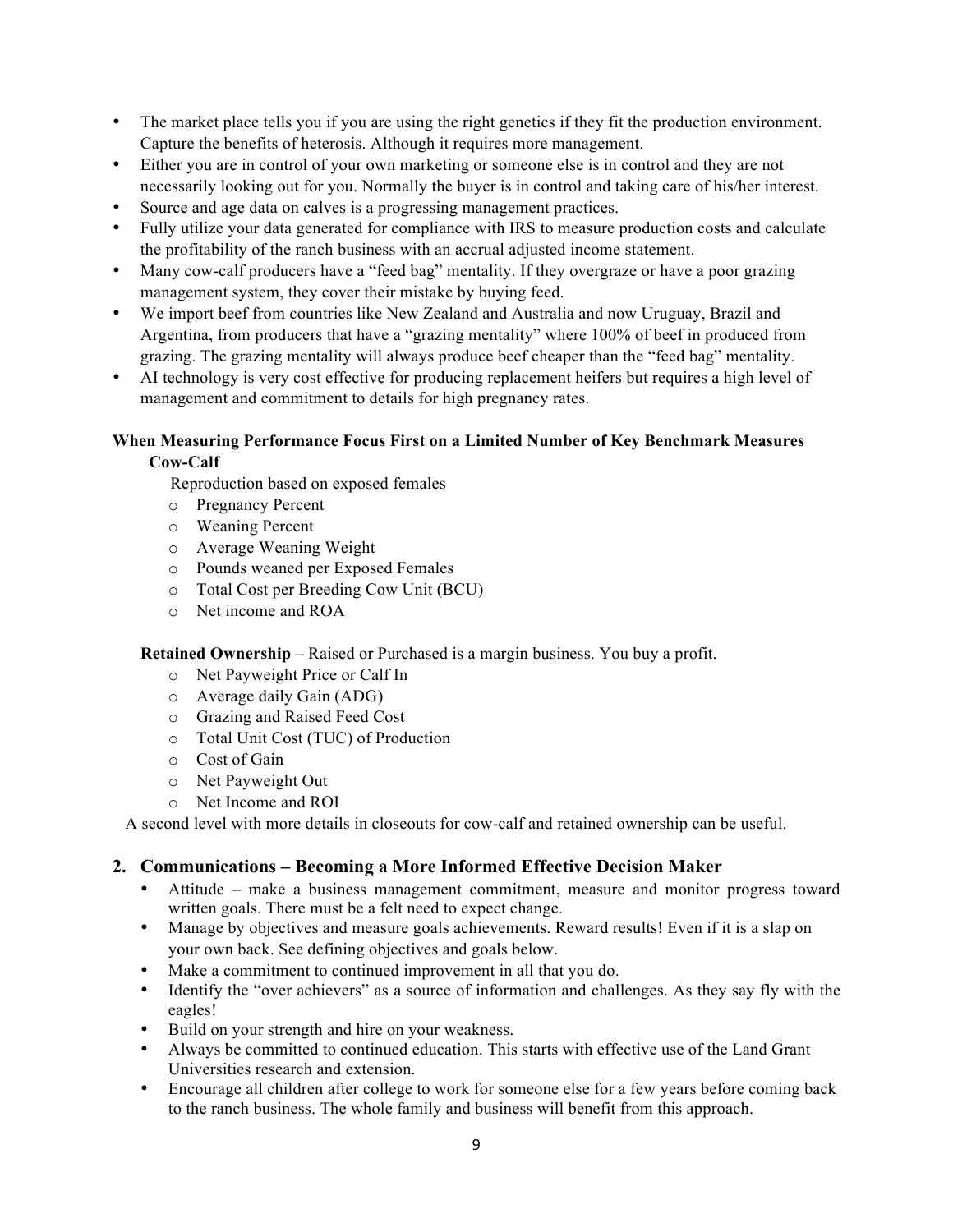- Don't hesitate to hire private consultants to address areas of weakness. Complexity means it's just hard to cover all areas. Outside experience and second opinions can challenge thoughts. Again, the comprehensive MIS can make outsiders more effective consultants.
- The web is a free library but use it with a cautious approach. Always cross check sources and facts.
- Find ways to always be positive. Always start a report with the positive things!
- Encourage everyone in the family and ranch business to be solution oriented.
- Top managers do the right things; get them done right and on time.
- Persistence to execute a plan or solution can never be undervalued.
- Have a business plan and update it annually.
- Start the written marketing plan when bulls are selected and after pregnancy testing.
- One rancher's problem is another rancher's opportunity. Just have your numbers to know the difference.
- Make sure you have a price risk management system that meets your needs and risk tolerance.
- Insure all involved are Beef Quality Assurance (BQA) certified. It creates a positive commitment.
- Traceability includes source and age verification requires careful planning, execution and records.
- Health records are a necessity for antibiotic use compliance.
- A highly productive grazing system is key to cost effective cow-calf production.
- Take advantage the of the cattle rumen. Grazing is low cost compared to any harvest forage so year around grazing is optimal.
- Do not overstock grazing land. Use soil testing to guide fertilizer use.
- Avoid production of hay build a hay barn, buy hay and minimize hay feeding losses and hay.
- Record and monitor supplemental feed use and get feed quality analysis.
- Most small producers should buy replacements and use terminal cross bulls.
- Stay away from seedstock production.
- Minimize investment in horses if cows to pay their expense. Horses eat while you sleep.
- Develop an integrated system for total resource management including wildlife and recreation if it fits your resources and marketing shills.
- Adopt profitable or cost effective practices (insure added revenue is greater then added cost) that will reduce losses.
- Have a controlled breeding season that will optimize grazing land use, minimize purchased feed and result in high reproduction.
- Reproduction (weaning percent based on exposed females) is the number one production factor cow-calf producers must focus attention.
- Use proper herd health practices to insure sound herd health and participation in marketing alternatives. Have a written plan and get a veterinary review.
- Avoid industry fads that are not cost effective. Make your numbers inform you.
- The large difference in cost of production performance between same size herds helps validate the necessity to measure and manage for performance.
- Participation in cattle and grazing associations at all levels is important for the industry as well as cost effective when ranchers exchange ideas. Honest information comes from fellow ranchers.
- Take advantage of all USDA-FSA programs that are profitable for the ranch.

### **Data and Communications**

• The costliest data is data collected is never used decision maker. Reporting is key to use.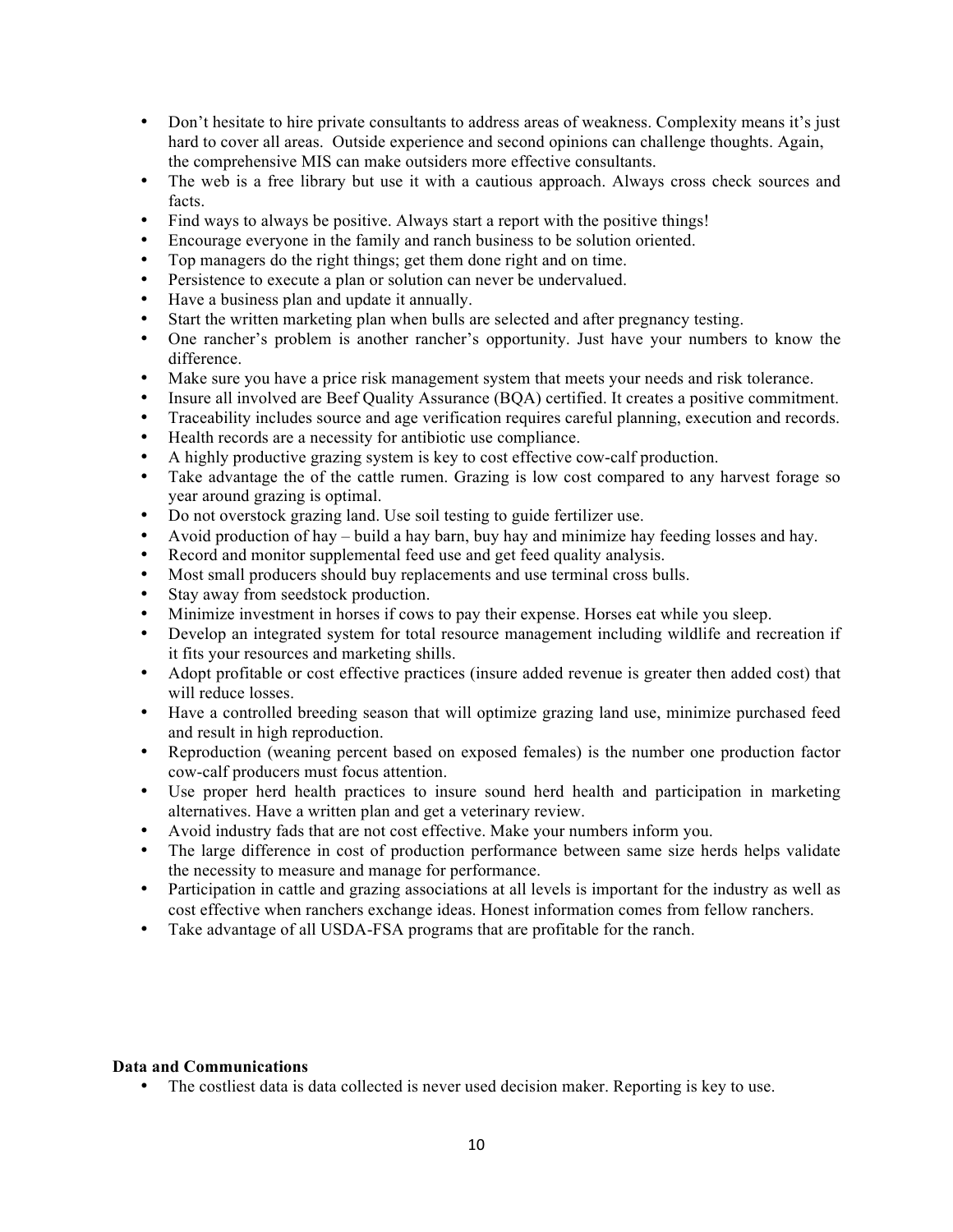- Timing of reports makes them either very valuable if on time to impact decisions but worthless if available too late to influence decisions.
- Piles of data do not create value. It's the data processing and reports that are valuable to decision makers. Implementation of course is the necessity to make data collection cost effective!
- Collect data with a management report and use in mind.
- The one-page analysis or business written report is the most valuable communication report and most difficult to write.
- **One page reports** have a higher probability of being read and used in decision making.
- Evaluate management software reports on reports generated not on the data collected.
- Being informed makes you a better negotiator.
- If you know your feed salesperson by first name you are likely buying too much feed. If you know your cows' name you are also likely spending too much feed (Words of a Texas rancher).
- If you beat on the numbers using the right data and methodology **they will confess.**
- A confession means actions need to be taken to find a cost-effective solution. Cost effective means the added revenue or reduced cost offset the additional cost of the solution.
- Get contracts on paper as the written document is defendable and reflects thought by both parties.
- Text messages are pretty worthless for meaningful communications that require commitments.

# **3. Guide to define Objectives and Goals: Manage by objectives and measure goal achievements.**

*Objectives* are general statements describing the desired achievement over time. Clear objectives have the following characteristics:

| <b>Directional</b> | Moves you in the general direction of finding ways to complete mission |
|--------------------|------------------------------------------------------------------------|
| Reasonable         | Intended accomplishments are practical and attainable                  |
| <b>Inspiring</b>   | Outcomes are positive and challenging                                  |
| <b>Visible</b>     | Accomplishments are easy to imagine                                    |
| Eventual           | Long-term outlook (ten or more years) in fulfilling mission            |

*Goals* are specific statements describing what must be done to achieve objectives. **SMART Goals** define goal attributes as follows:

| <b>Specific</b>   | States only one intention                                   |
|-------------------|-------------------------------------------------------------|
| <b>Measurable</b> | An observation can be made to indicate fulfillment          |
| <b>Attainable</b> | Realistic, yet challenging                                  |
| Rewarding         | Accomplishment must be valued to maintain persistence       |
| Traceable         | Traceable over a specific time period, strategic monitoring |

 **References and Spreadsheet Tools Sources**